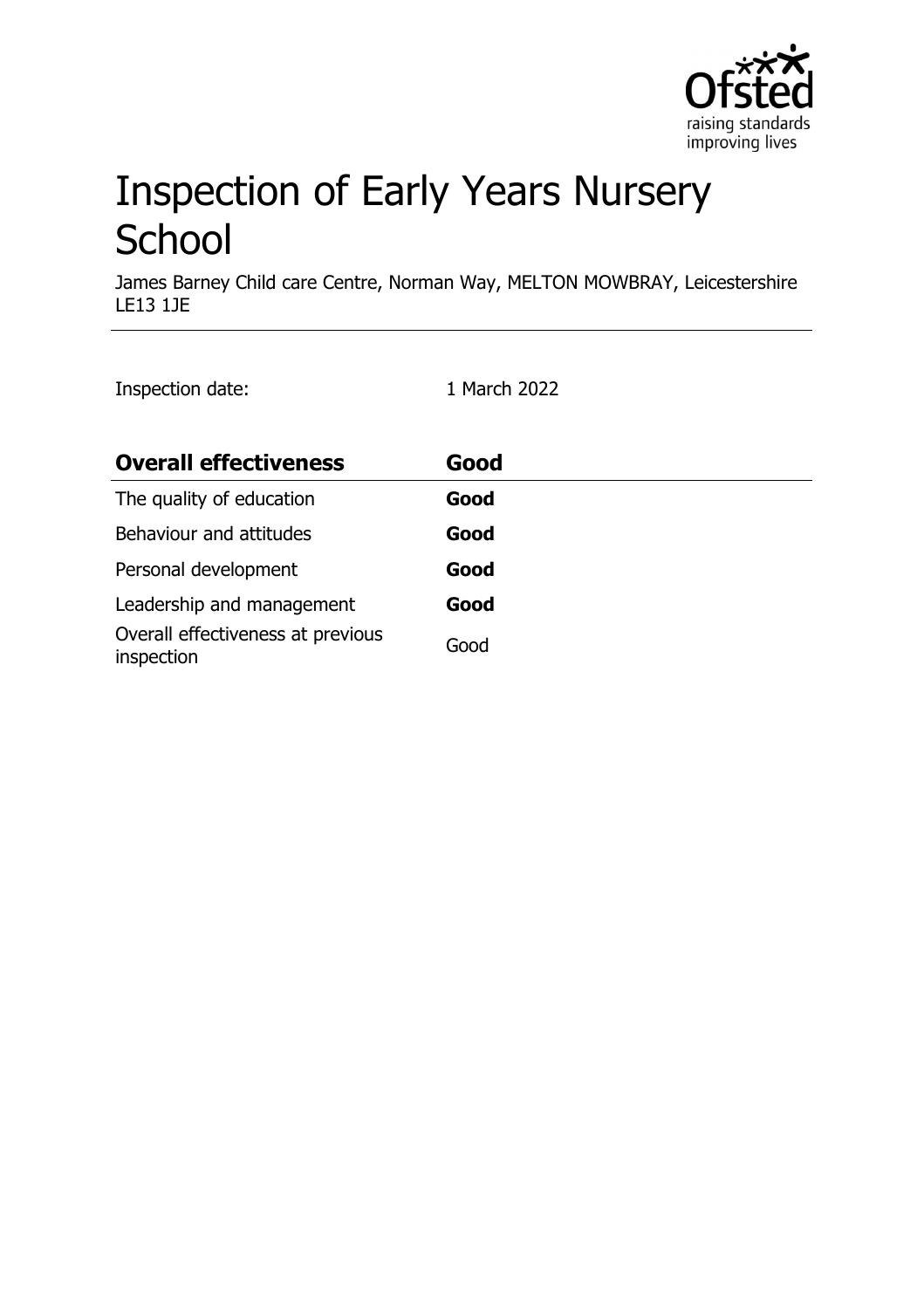

## **What is it like to attend this early years setting?**

#### **The provision is good**

Children thoroughly enjoy their time at this friendly nursery. They happily leave their parents at the door. Children of all ages, including the very youngest, develop warm and affectionate relationships with staff. Babies remain close to staff who support them as they explore. Highly attentive staff support children to be safe and develop emotional security.

Two-year-old children make choices about what they want to do. They move around the room, selecting resources that interest them. For example, they use their hand-to-eye coordination to build towers. Staff encourage them to build their towers higher. Three-year-old children show confidence when they bring visitors a book to read to them. Pre-school children enjoy a range of activities to support their curiosity. They use their imagination and dress up as astronauts as they explore the enticing pretend space station.

Staff have high expectations of children's behaviour. For example, they help children to understand rules and boundaries, especially when they use the soft-play zone. Children understand they must only go down the slide feet first. From a young age, babies show a sharing and caring attitude. For example, babies offer their peers toys. Staff offer lots of praise, which contributes to babies growing selfesteem.

### **What does the early years setting do well and what does it need to do better?**

- The provider and her management team are strong role models and support staff well. They strive for high-quality care and learning in an inclusive environment. They lead a well-established, experienced team of staff, who share their ambition. The leaders constantly evaluate the nursery, seeking opinions from parents.
- Staff observe and assess children's learning regularly. They implement a sequenced curriculum that builds on what they want children to learn next. For example, staff working with three-year-old children have recognised that since the COVID-19 pandemic, children have been doing less for themselves. This means staff working with this age group concentrate on encouraging independence.
- $\blacksquare$  Children play and learn in an environment that is rich in language. Staff working with all age groups speak clearly to children as they play, introducing new vocabulary and modelling good grammar.
- Staff working with pre-school children recognised after the COVID-19 pandemic, some children were struggling to regulate their behaviour. They worked together with the children to devise a set of rules and boundaries and created a visual picture board to reinforce these. Children show good behaviour and know what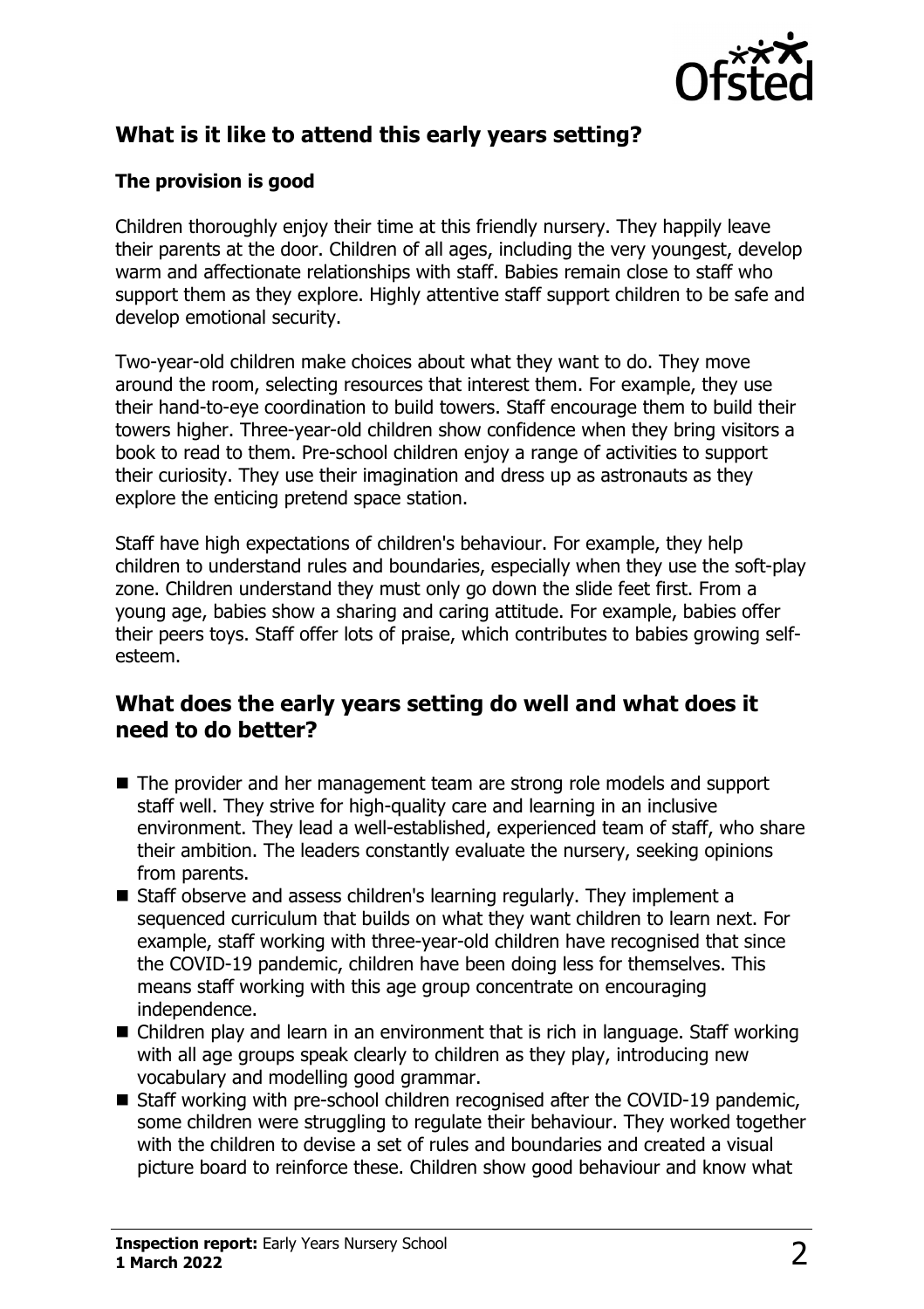

staff expect of them.

- $\blacksquare$  While teaching is strong, overall staff consistently give children their undivided attention when playing alongside them. There are occasions when teaching and learning is not consistently delivered to the highest level. As staff engage children in activities, they occasionally miss children who are less confident to join in.
- The nursery have a unique feature of a soft-play and ball pool zone. Children have fun when they access this area. Staff carefully supervise them as they play. Children demonstrate superb physical skills as they confidently climb, slide and jump.
- $\blacksquare$  Staff maintain ongoing discussions with parents. They recognise limitations placed on children during recent events. This includes social interactions with other children. Consequently, staff ensure they broaden children's experiences by encouraging interactions with their peers. For example, children of different ages come together at different points of the day.
- Children who speak English as an additional language make good progress. Staff provide targeted small-group activities to promote language skills for all children. For example, staff provide visual prompts, such as, 'singing spoons' to encourage participation. Children look at books with staff, and listen and engage with enthusiasm at story time.
- The managers use additional funding thoughtfully. For example, staff work oneto-one with children who need it. This gives those that need it instant help and support to enable them to make good progress.
- $\blacksquare$  A strength of the nursery is how the managers and staff have developed very positive relationships with parents. Parents speak extremely highly about the setting and clearly attribute their child's good progress to the time they spend there. Parents commend the communication they have with the nursery.

# **Safeguarding**

The arrangements for safeguarding are effective.

The managers and staff have a broad understanding of safeguarding. They understand how to identify the signs and symptoms of abuse. Staff confidently describe the action they would take if they had concerns about the welfare of a child. The nursery environment is clean, safe and well maintained. Staff ensure the premises are secure. This helps to prevent unauthorised entry into the nursery. Staff are deployed effectively and supervise children well. For example, when staff work with babies on their own, they have a buzzer system and closed-circuit television to alert other staff if they need help. Managers implement stringent procedures to ensure that all adults are suitable to work with children.

## **What does the setting need to do to improve?**

**To further improve the quality of the early years provision, the provider should:**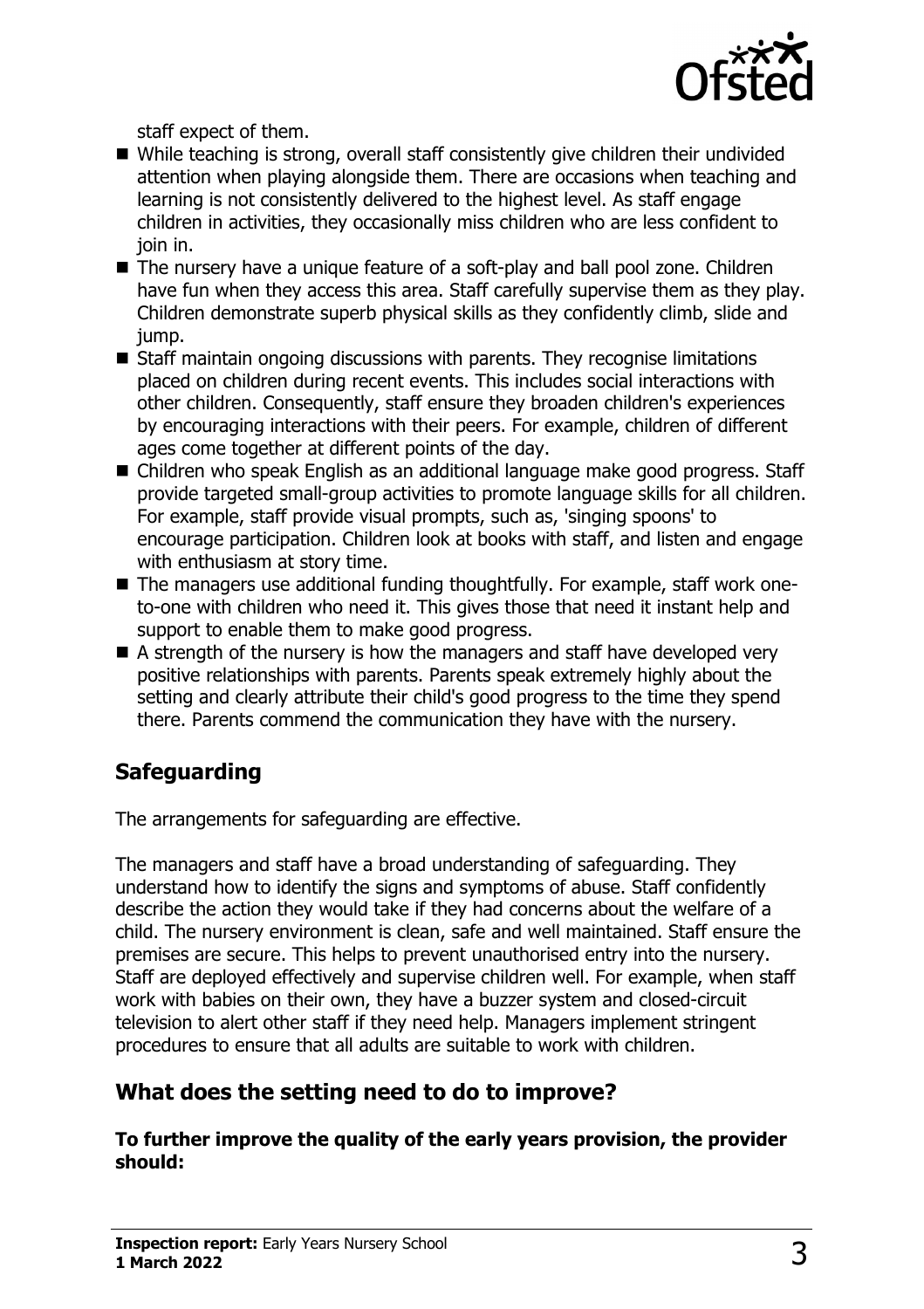

**n** reflect on the quality of teaching and learning experiences of children to build on the existing good practice and measure what is being done well and what could be further improved.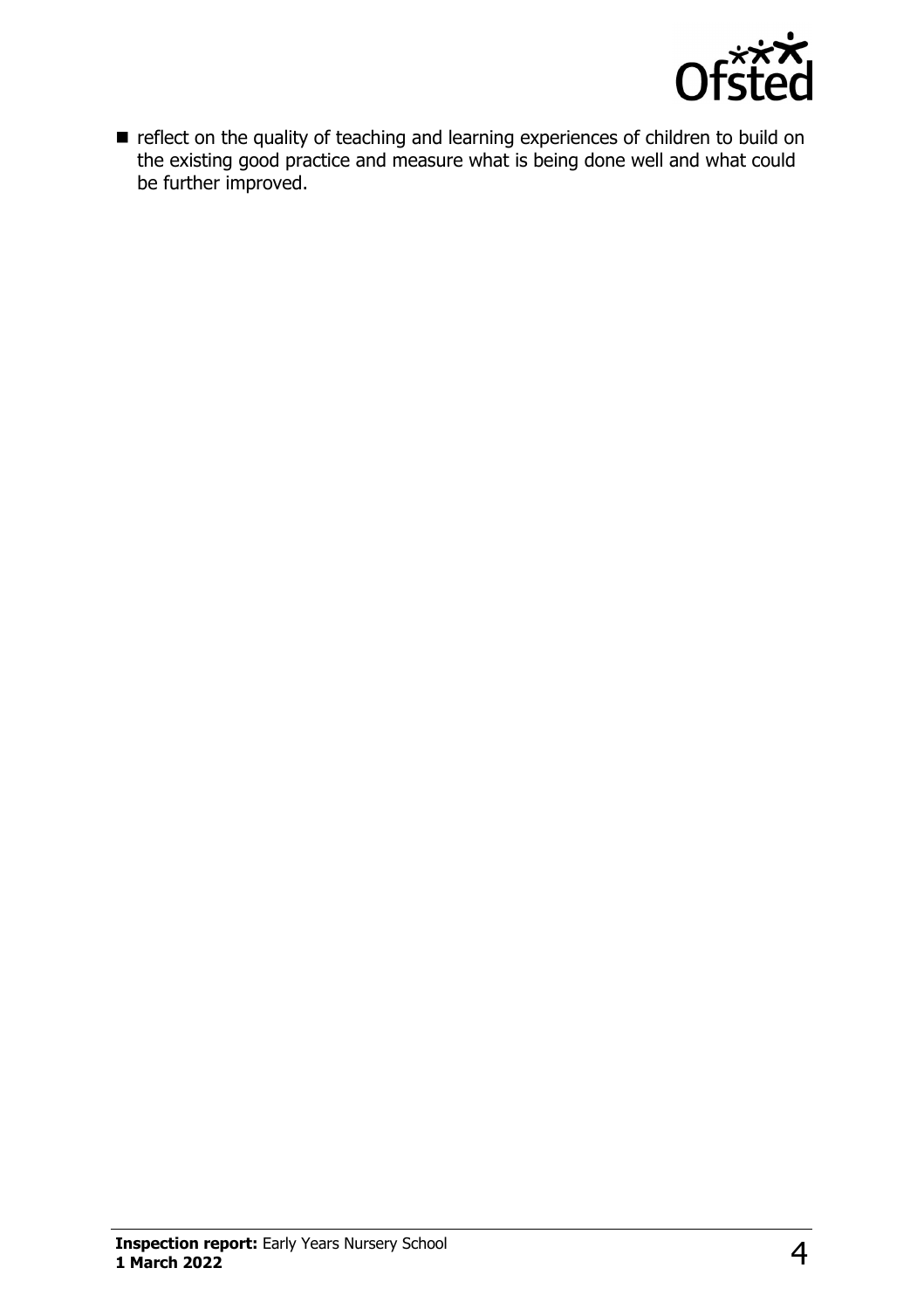

| <b>Setting details</b>                              |                                                                                      |
|-----------------------------------------------------|--------------------------------------------------------------------------------------|
| Unique reference number                             | EY386086                                                                             |
| <b>Local authority</b>                              | Leicestershire                                                                       |
| <b>Inspection number</b>                            | 10064483                                                                             |
| <b>Type of provision</b>                            | Childcare on non-domestic premises                                                   |
| <b>Registers</b>                                    | Early Years Register, Compulsory Childcare<br>Register, Voluntary Childcare Register |
| Day care type                                       | Full day care                                                                        |
| Age range of children at time of<br>inspection      | $0$ to $4$                                                                           |
| <b>Total number of places</b>                       | 100                                                                                  |
| Number of children on roll                          | 101                                                                                  |
| Name of registered person                           | Early Years Nursery Limited                                                          |
| <b>Registered person unique</b><br>reference number | RP903008                                                                             |
| <b>Telephone number</b>                             | 01664 565859                                                                         |
| Date of previous inspection                         | 9 November 2015                                                                      |

## **Information about this early years setting**

Early Years Nursery School registered in 2008. It is in Melton Mowbray, Leicestershire. The nursery employs 27 members of childcare staff. Of these, 25 hold appropriate early years qualifications, three at level 2, 16 at level 3, one at level 5, three at level 6, one with early years professional status and one with qualified teacher status. The nursery opens from Monday to Friday, term time only. Sessions are from 9.15am until 2.45pm. Wrap around care is offered in the morning from 8.30am until 9.15am and in the afternoon from 2.45pm until 4pm. The nursery provides funded early education for two-, three- and four-year-old children.

## **Information about this inspection**

**Inspector**

Sharon Alleary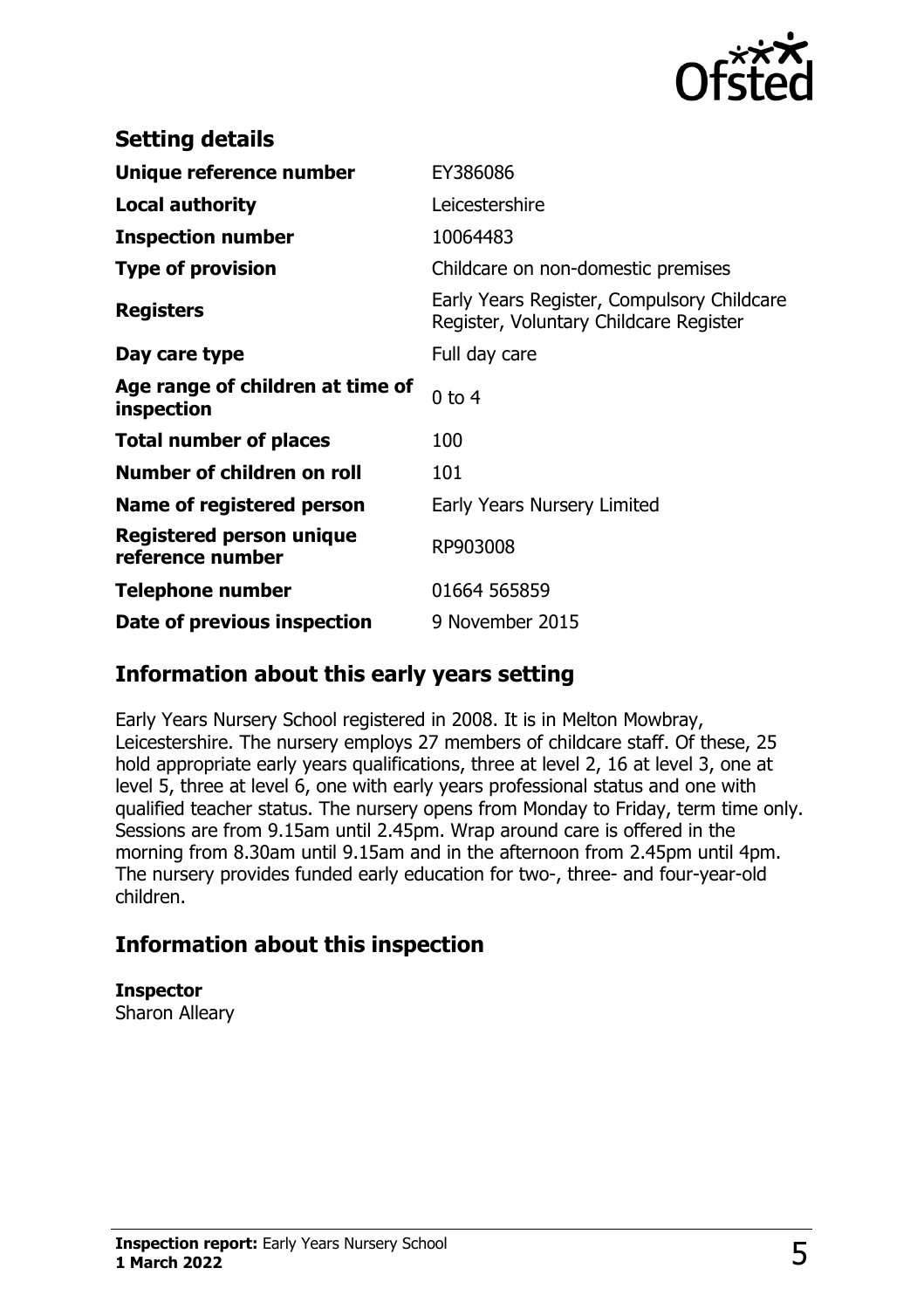

#### **Inspection activities**

- $\blacksquare$  This was the first routine inspection the provider received since the COVID-19 pandemic began. The inspector discussed the impact of the pandemic with the provider and has taken that into account in their evaluation of the nursery.
- $\blacksquare$  The management team and the inspector completed a learning walk together of all areas of the nursery and discussed the early years curriculum.
- $\blacksquare$  Staff and children spoke to the inspector during the inspection.
- $\blacksquare$  The inspector observed the quality of education being provided indoors and outdoors and assessed the impact that this was having on children's learning.
- $\blacksquare$  The manager and the inspector carried out a joint observation together.
- $\blacksquare$  The inspector looked at relevant documentation and evidence of the suitability of staff working in the nursery.
- $\blacksquare$  The inspector spoke to several parents and took account of written feedback offered.

We carried out this inspection under sections 49 and 50 of the Childcare Act 2006 on the quality and standards of provision that is registered on the Early Years Register. The registered person must ensure that this provision complies with the statutory framework for children's learning, development and care, known as the early years foundation stage.

If you are not happy with the inspection or the report, you can [complain to Ofsted](http://www.gov.uk/complain-ofsted-report).